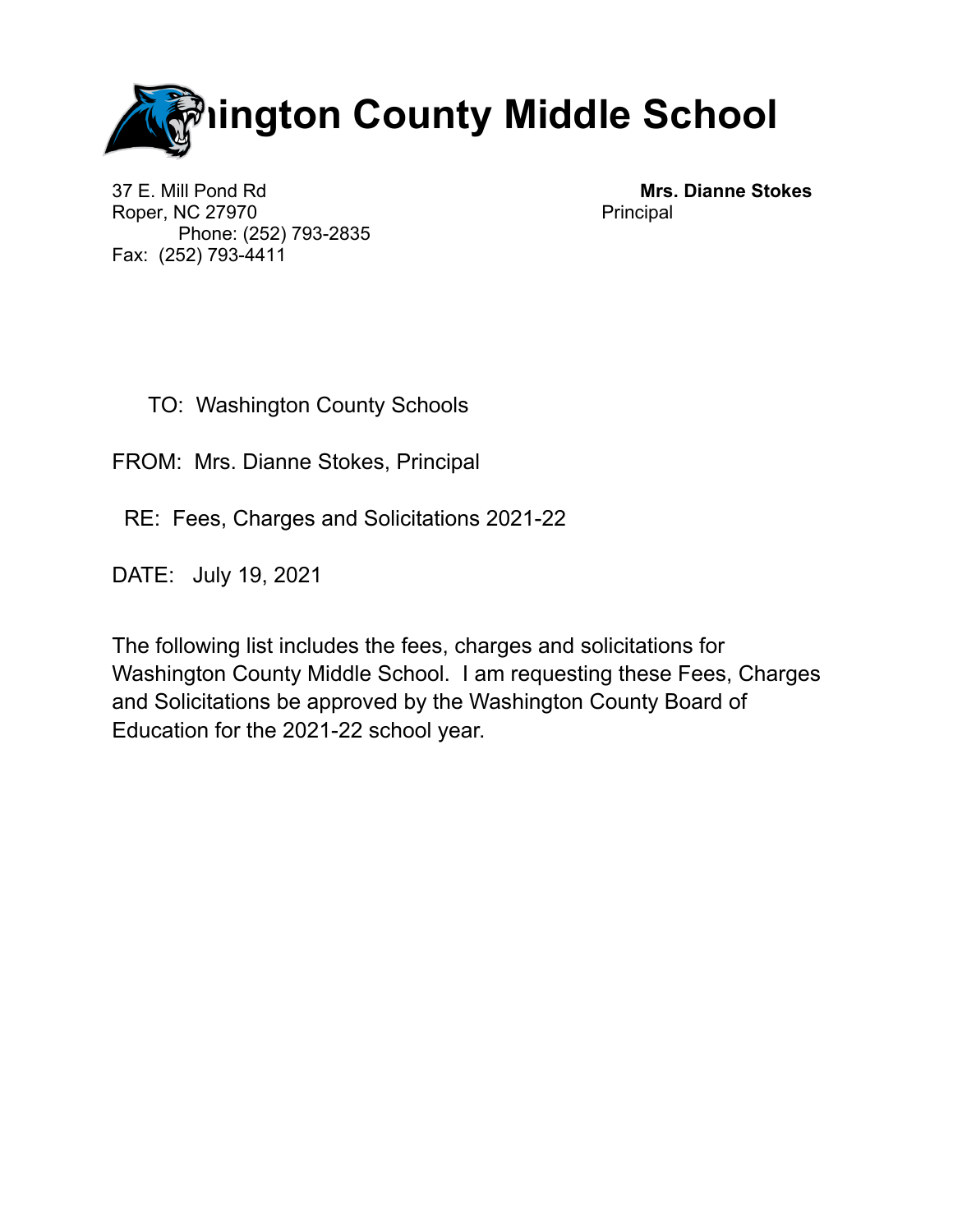## **Charges, Solicitations, and Activities Washington County Middle School 2021-22**

## **Class and Club Fees**

| <b>Trips</b>                                              | $$10.00 - $35.00$ |
|-----------------------------------------------------------|-------------------|
| <b>NJHS Dues</b>                                          | \$10.00           |
| <b>Science Club</b>                                       | \$5.00            |
| <b>Math Club</b>                                          | \$2.00            |
| <b>Quiz Bowl</b>                                          | \$2.00            |
| <b>Art Club</b>                                           | \$2.00            |
| <b>Book Club</b>                                          | \$2.00            |
| <b>Middle School FBLA</b>                                 | \$2.00            |
| Drama Club                                                | \$2.00            |
| <b>Chess Club</b>                                         | \$2.00            |
| Debate Team                                               | \$2.00            |
| Drum line                                                 | \$2.00            |
| <b>Science Club</b>                                       | \$2.00            |
| Step Team                                                 | \$2.00            |
| <b>Physical Fitness Club</b>                              | \$2.00            |
| Yearbook/ Newspaper Club                                  | \$2.00            |
| Young Ladies of Excellence                                | \$2.00            |
| Young Men of Honor                                        | \$2.00            |
| <b>Gospel Choir</b>                                       | \$2.00            |
| Dance Club                                                | \$2.00            |
| Gardening                                                 | \$2.00            |
| Origami                                                   | \$2.00            |
| Photography                                               | \$2.00            |
| Computer                                                  | \$2.00            |
| <b>Graphic Business</b>                                   | \$2.00            |
| Social Media                                              | \$2.00            |
| Lego                                                      | \$2.00            |
| Poetry                                                    | \$2.00            |
| <b>Student Government</b>                                 | \$5.00            |
| Scholastic Magazines (Weekly) 6-8                         | \$5.00            |
| Chorus Dues $-7th$ & $8th$                                | \$10.00           |
| 8 <sup>th</sup> Grade Class Dues                          | \$5.00            |
| <b>T-Shirts</b>                                           | \$15.00           |
| Autograph Book                                            | \$5.00            |
| Caps/Gowns                                                | \$30.00           |
| Cheerleader Camp, Shoes, Socks, Turtleneck, etc. \$100.00 |                   |
| Yearbooks                                                 | \$20.00           |
|                                                           |                   |

\***Based on Teacher/Student request, there may be additional clubs added.**